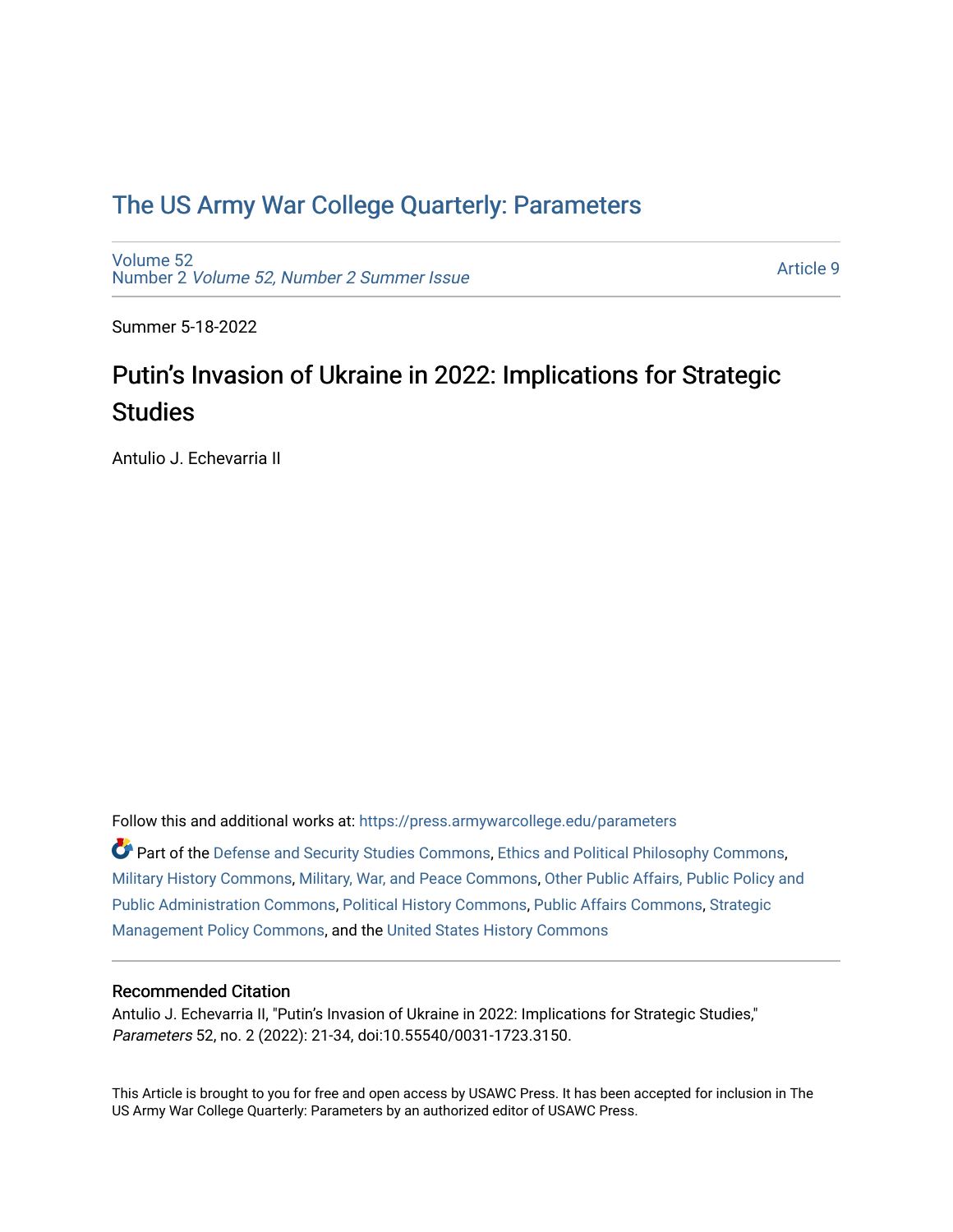# **Putin's Invasion of Ukraine in 2022: Implications for Strategic Studies**

Antulio J. Echevarria II

ABSTRACT: This special commentary examines critical issues for the field of strategic studies raised by Russia's invasion of Ukraine, including the waning of major war, strategic coercion, and "War Amongst the People." Drawing on previous scholarship and current events, this commentary considers the questions raised by the first major war of the twenty-first century. It provides recommendations for scholars and senior leaders on how to work together to address the questions of strategy and policy that have and continue to arise as the war progresses.

#### **Keywords: Russia, Ukraine, strategic coercion, gray zone, compellence**

Watever its outcome will be, Russia's invasion of Ukraine on February 24, 2022, has the potential to shape the defense policies of the United States, its strategic partners, and their rivals in decisive ways. It is, after February 24, 2022, has the potential to shape the defense policies of the United States, its strategic partners, and their rivals in decisive large numbers of conventional and irregular forces, and which has displaced millions of civilians. At the time of this writing, the unofficial second phase of the invasion the battle for the Donbas and Luhansk oblasts—has only just begun. Yet many research efforts have already begun to discern whether, or how, the operational methods, the weapons, and tactics employed by the combatants will affect the future of warfare. While these efforts will employ similar methodologies—interviewing key Ukrainian (and some Russian) and other officials, gathering evidence of unit actions, assessing damage to personnel and combat vehicles—the better analyses will probe further than "Russian ineptitude" as the primary explanation for operational outcomes and will explore whether any new military technologies or techniques have irrevocably changed the conduct of war. Russian ineptitude, in any case, does not preclude an eventual victory for Moscow. The campaigns in Chechnya, Syria, and Georgia show the Russians can stumble initially but ultimately "win ugly" if given enough time and moral space.<sup>1</sup>

Besides informing contemporary defense policies, Russia's invasion of Ukraine will offer an intriguing case study for the rather broad field of strategic studies. To begin with, analyses of the war in Ukraine and all its preludes will shed light on the six principal explanations for the apparent decline in the incidence of major war since 1945. It will also add to the growing body of literature on strategic coercion, particularly with

<sup>1.</sup> On the latter conflict, see Robert E. Hamilton and Ariel Cohen, *The Russian Military and the Georgia War: Lessons and Implications* (Carlisle, PA: Strategic Studies Institute, 2011), [https://press.armywarcollege.edu](https://press.armywarcollege.edu/monographs/576) [/monographs/576](https://press.armywarcollege.edu/monographs/576).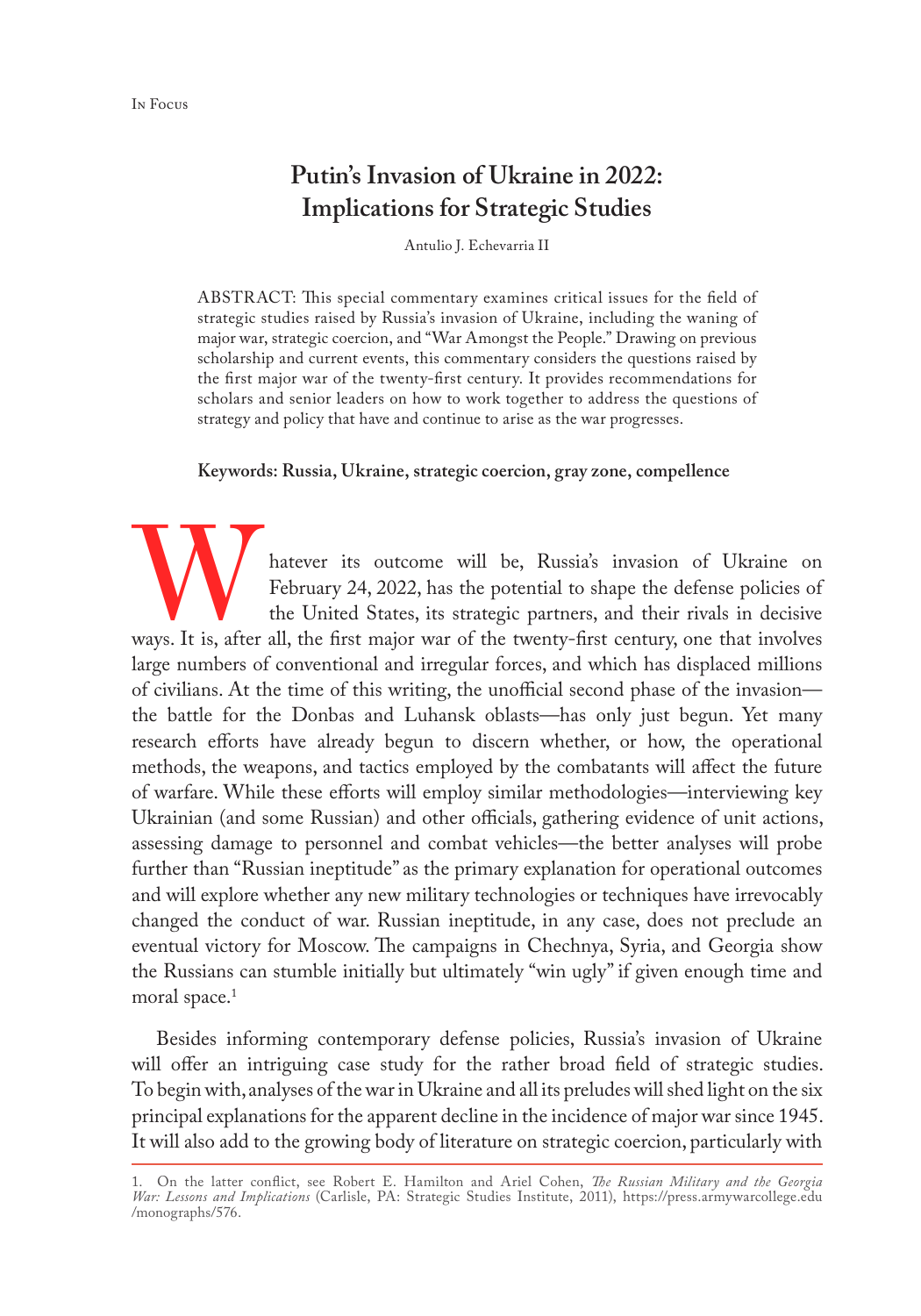respect to the criticality of information flow as well as the effectiveness of extensive financial and cultural sanctions. Similarly, the war may reveal much about the continued usefulness of the popular paradigm, "war amongst the people," advanced by British General Rupert Smith some two decades ago. Furthermore, it could tell us a great deal about those forces—enmity, chance, political purpose—commonly associated with the Clausewitzian model of war's nature, especially the power of enmity as a strategic multiplier. This special commentary offers some initial thoughts about each topic in turn. But it is important to make clear this list is hardly exhaustive.

## **The Waning of Major War**

Russian President Vladimir Putin's most recent invasion of Ukraine undermines the popular notion that large-scale, interstate wars have become passé. Some pundits have argued the declining occurrence of major wars since World War II is evidence that armed conflict itself is disappearing altogether.2 While few scholars seem willing to go to that extreme, they do offer six explanations (discussed below) for what on the surface appears to be a marked decline in the frequency of large-scale conflicts.3 But the interesting implication for strategic studies is half of these explanations functioned as accelerants rather than as deterrents for Putin's act of aggression against Ukraine.

*The proliferation of weapons of mass destructio*n. According to this explanation, major wars have declined in number due to the risk such wars pose of nuclear escalation, which could well lead to unparalleled devastation if not mutual annihilation. Instead, states have opted to pursue limited conflicts that do not present existential threats to other regimes or to compete within the so-called gray zone, the realm of aggression short of war. As some sources have noted, however, Putin chose to launch large-scale operations against Ukraine precisely because his previous invasions led only to "frozen conflicts" in the Donbas and Luhansk oblasts and his gray-zone activities have not yielded the results he desired.<sup>4</sup>

*The spread of democracies and democratic values*. This explanation suggests the decline of major wars has occurred because the number of democracies worldwide is increasing, and democracies purportedly do not go to war with

<sup>2.</sup> Steven Pinker, *The Better Angels of Our Nature: Why Violence Has Declined* (New York: Viking, 2011); and for a critique, see Bear F. Braumoeller, *Only the Dead: The Persistence of War in the Modern Age* (New York: Cambridge University Press, 2019).

<sup>3.</sup> For a summary of the main arguments, see Raimo Väyrynen, ed., *The Waning of Major War: Theories and Debates* (New York: Routledge, 2006).

<sup>4.</sup> Michael Kofman and Ryan Evans, "Interpreting the First Few Days of the Russo-Ukrainian War," War on the Rocks (website), podcast, 25:07, February 28, 2022; and on frozen conflicts, see Erik J. Grossman, "Russia's Frozen Conflicts and the Donbas," *Parameters* 48, no. 2 (Summer 2018): 51–62.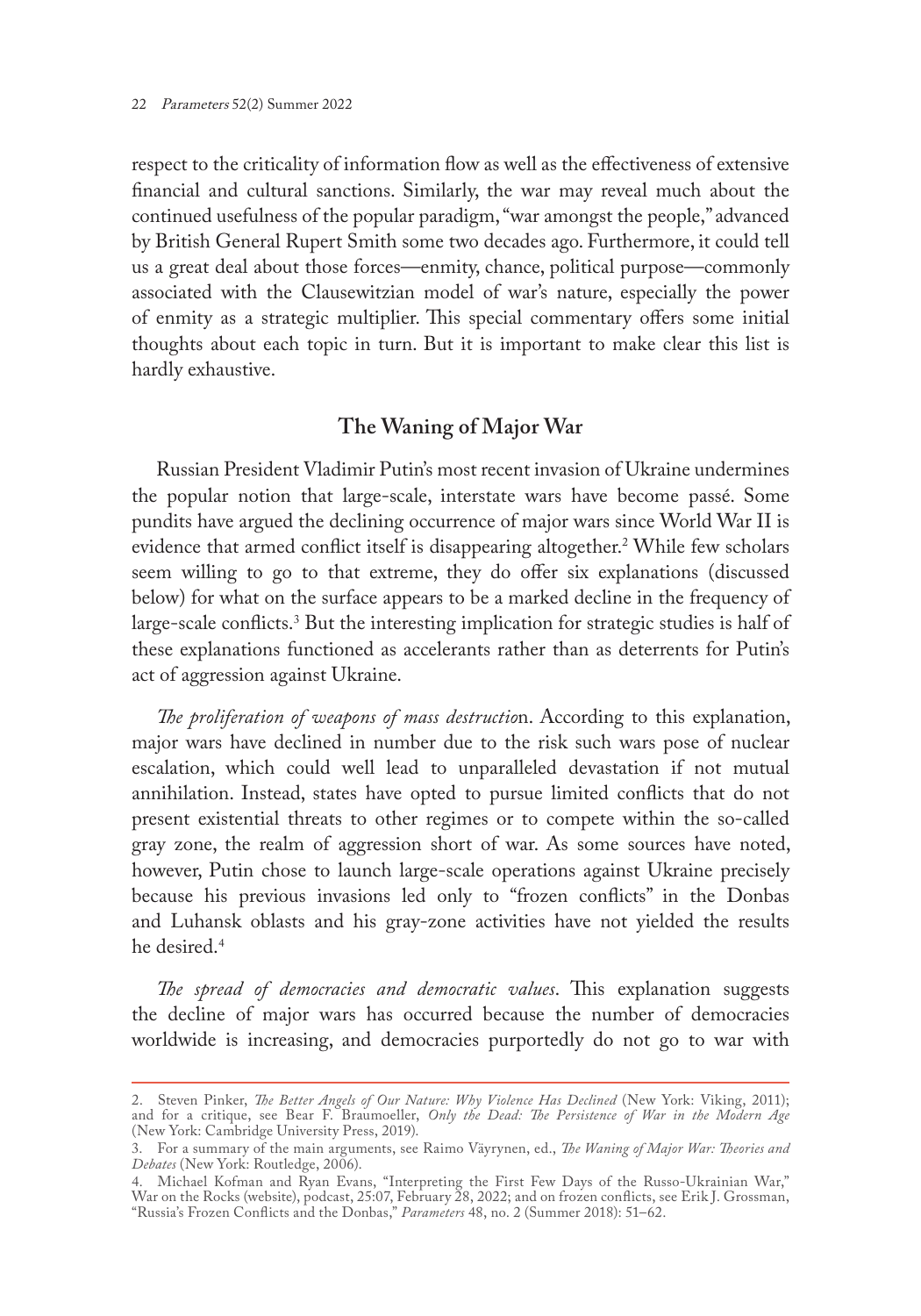one another.5 Yet, as multiple accounts have indicated, Putin perceived Ukraine's movement toward a fully democratic and representative government as a threat to his style of autocratic rule. Thus, he opted to arrest that progress with military force. In this case, therefore, the spread of democracy and democratic values increased, rather than decreased, the likelihood of a major war. Given the fact that autocratic regimes frequently see democracies as threats, the spread of democracy itself appears likely to cause more wars before it can be said to cause fewer of them.

*The growth of multilateral institutions*. Multilateral institutions, such as the North Atlantic Treaty Organization (NATO), the United Nations (UN), and the European Union (EU), are believed to have reduced both the number and scale of armed conflicts by increasing security more collectively and by creating "new normative standards, communication channels, and institutional practices."6 These new alternatives and customs have provided states with opportunities to enhance their security and to channel their competitiveness in less belligerent ways. Unfortunately, Putin saw at least one of those multilateral organizations, namely NATO, as a threat to his security. In 1946, George Kennan described the Russian mind as perennially suspicious and insecure, a characterization we may hope will one day be overcome by events.7 But that day is not yet here. In terms familiar to students of Thomas Schelling, even an alliance built merely to deter must, by definition, be intimidating.<sup>8</sup>

*Increasing economic integration*. According to this explanation, governments refrain from choosing armed conflict to settle their grievances because war in general and interstate war in particular cause a high degree of economic disruption. Armed conflict clearly benefits some sectors of the global defense industry; however, it disrupts commerce and financial markets, driving up prices and increasing other costs even for parties not directly involved in the conflict. Even though the Russian economy is relatively small compared to many Western economies, the sanctions imposed on it by the West have started a ripple effect that some experts warn might halt globalization and separate the world's economy into three spheres: a Chinese-led one, a US-led one, and a European one divided between the other two.<sup>9</sup> Whether or not the effects extend that far, fears over the negative impact a major war might have on an integrated global economy are at least partially founded, as second- and third-order economic

<sup>5.</sup> Michael E. Brown, Sean M. Lynn-Jones, and Steven E. Miller, eds., *Debating the Democratic Peace* (Cambridge, MA: MIT Press, 1996).

<sup>6.</sup> Väyrynen, *Waning of Major War*, 19.

<sup>7.</sup> X [George F. Kennan], "The Sources of Soviet Conduct," *Foreign Affairs* 25, no. 4 (July 1947): 566–82.

<sup>8.</sup> Thomas C. Schelling, *Arms and Influence* (New Haven, CT: Yale University Press, 1966), 174–77.

<sup>9.</sup> Adam S. Posen, "The End of Globalization? What Russia's War in Ukraine Means for the World Economy," *Foreign Affairs* (website), March 17, 2022, [https://www.foreignaffairs.com/articles/world](https://www.foreignaffairs.com/articles/world/2022-03-17/end-globalization) [/2022-03-17/end-globalization.](https://www.foreignaffairs.com/articles/world/2022-03-17/end-globalization)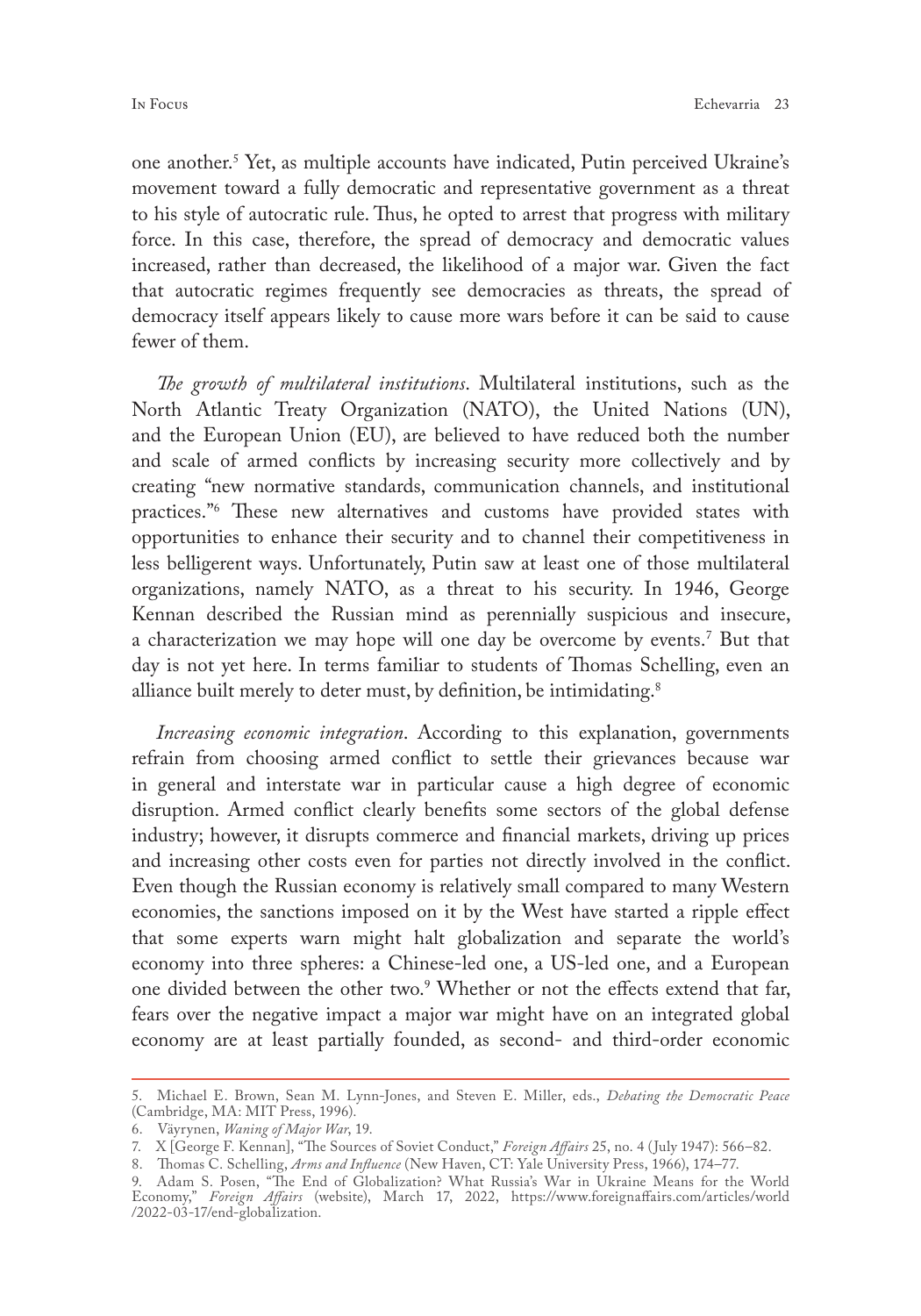effects are notoriously difficult to predict. For his part, Putin gambled in two ways: that Russian financial institutions would find sufficient workarounds to remain effective and that the campaign in Ukraine would conclude before sanctions could take full effect. On the first gamble he was correct; however, it remains to be seen how much longer the Russian economy, the 11th largest in the world with a GDP of \$1.70 trillion in 2019, can endure such pressures as the conflict becomes more protracted.<sup>10</sup>

*The influence of international law and the law of armed conflict*. This rationale suggests the influence of international law and the law of armed conflict have restricted the reasons states may legally go to war, and how they may wage it. To be sure, to have legal restraints on the conduct of war is useful. But for this explanation to be persuasive, prosecutions of war criminals must occur in a timely fashion.<sup>11</sup> Historically, that has not been the case. For example, "It took two decades for the Nazi Adolf Eichmann to be called to account. It was two and-a-half decades for former Chilean President Augusto Pinochet, and four decades for Kang Kek Iew, Nuon Chea, and Khieu Samphan."12 Clearly, the existence of the International Criminal Court and the promise of postconflict investigations into possible war crimes neither dissuaded Putin from invading Ukraine, nor from allowing his troops to attack non-military targets. In fact, attacking noncombatants appears to be one of the Russian army's primary tactics.

The spread of anti-war norms. This explanation says the expansion of anti-war norms has made it much more difficult to "sell" a contemporary populace on the need to participate in an armed conflict. To be sure, anti-war norms have ebbed and flowed throughout modern history. Nonetheless, they represent an important measure of national will (or international will in some cases). They also have a critical downside in that aggressors can leverage such attitudes to bully states into policies of appeasement. Putin has successfully employed that tactic throughout much of his presidency. Fortunately, the situation reversed itself after his invasion of Ukraine. Most of the free world, with the assistance of a brilliant Ukrainian information campaign, bonded emotionally with President Volodymyr Zelensky and the Ukrainian people and came to see the Russian state as having brutally victimized its peace-loving neighbor.

<sup>10.</sup> "Russia GDP 1998–2022, Macrotrends (website), n.d., [https://www.macrotrends.net/countries/RUS](https://www.macrotrends.net/countries/RUS/russia/gdp-gross-domestic-product) [/russia/gdp-gross-domestic-product](https://www.macrotrends.net/countries/RUS/russia/gdp-gross-domestic-product).

<sup>11.</sup> Oona A. Hathaway, "International Law Goes to War in Ukraine: The Legal Pushback to Russia's Invasion," *Foreign Affairs* (website), March 15, 2022, [https://www.foreignaffairs.com/articles/ukraine](https://www.foreignaffairs.com/articles/ukraine/2022-03-15/international-law-goes-war-ukraine) [/2022-03-15/international-law-goes-war-ukraine](https://www.foreignaffairs.com/articles/ukraine/2022-03-15/international-law-goes-war-ukraine); and Davida E. Kellogg, "Jus Post Bellum: The Importance of War Crimes Trials," *Parameters* 32, no. 3 (Autumn 2002), [https://press.armywarcollege.edu/parameters/vol32](https://press.armywarcollege.edu/parameters/vol32/iss3/8/) [/iss3/8/](https://press.armywarcollege.edu/parameters/vol32/iss3/8/).

<sup>12.</sup> Michael Byers, "Justice Delayed: Why International Law Still Matters," *Foreign Affairs* (website), September 22, 2016, [https://www.foreignaffairs.com/reviews/review-essay/2016-09-22/justice-delayed.](https://www.foreignaffairs.com/reviews/review-essay/2016-09-22/justice-delayed)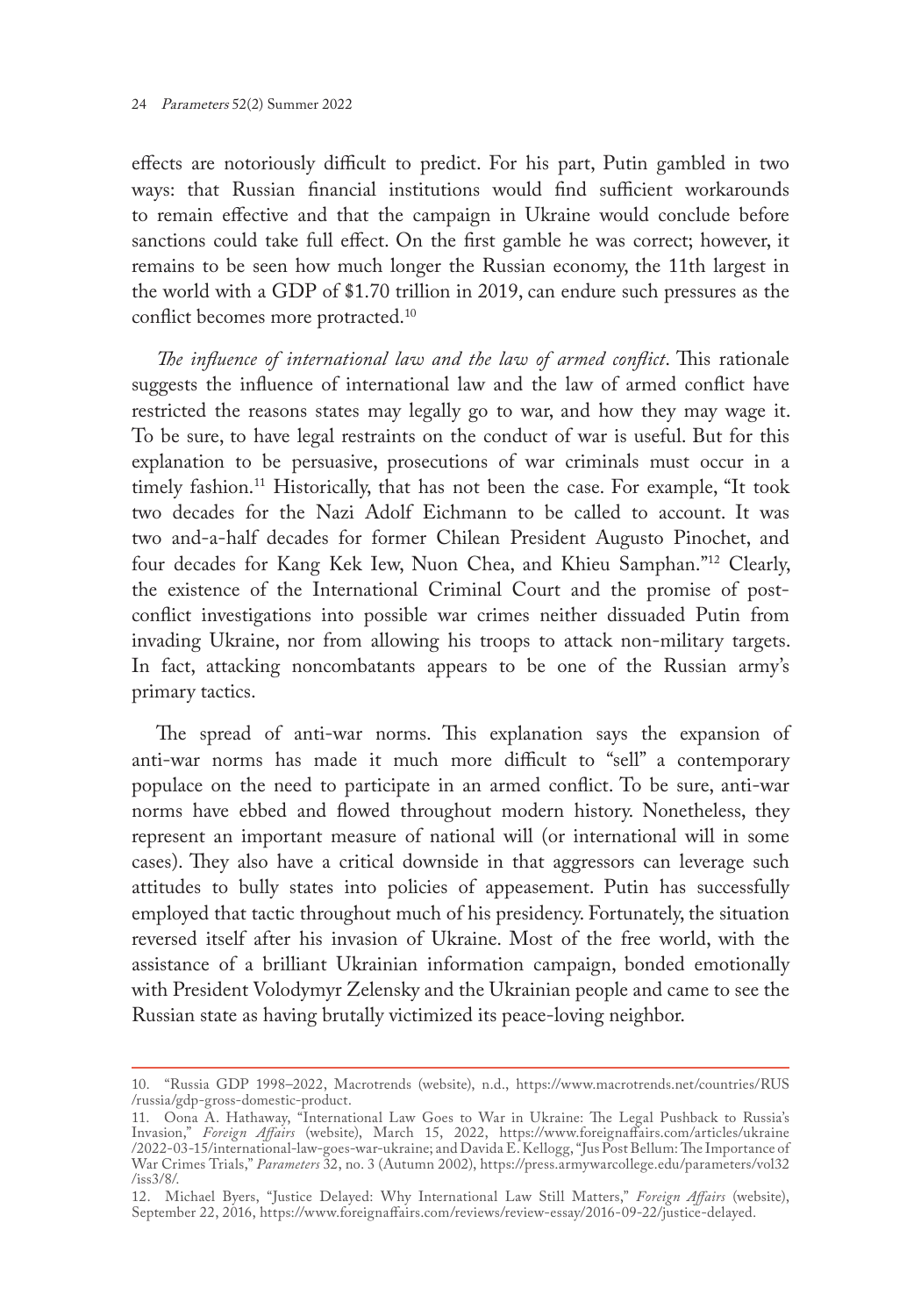In theory, all six explanations offer plausible reasons for the alleged decline of major conflicts since World War II. In practice, however, none dissuaded Putin from opting to launch a major assault against Ukraine. Indeed, of the six explanations, the first three functioned more as accelerants or enablers of Putin's plans for war rather than as decelerants. The fourth, economic integration, is in some ways neutral: it affects aggressors, defenders, and nonaligned parties alike, though certainly not equally. On the one hand, it demonstrates why sanctions and economic embargoes have become weapons of first resort in the modern era, at least for pro-Western democracies with robust economies. On the other hand, these measures require time and the cooperation of other parties to be effective, and such cooperation cannot be assumed regardless of the severity of the case.

Members of the international community have already begun to experience adverse effects from the sanctions and embargoes imposed on Russia, turning the process of economic punishment into a war of attrition and exhaustion in which all sides must endure some costs. Perhaps not surprisingly, the influence of international law and the law of armed conflict neither dissuaded Putin nor his top leaders. But perhaps they offer hope of exacting some form of legal justice in the future that might influence other actors. The last explanation, the spread of anti-war norms, clearly offers aggressors advantages during peacetime but quickly works against them in wartime. Anti-war sentiments transformed almost overnight into antipathy for the Russians and sympathy for the Ukrainians. Before the invasion, Putin's bullying tactics gave him a distinct advantage in dealing with heads of state who wanted to avoid war. But he lost that edge once the conflict started and then antipathy grew which led to a host of cultural sanctions, such as barring Russian athletes from competing in international events.

But this list is also instructive for what it omits. Oddly, a seventh potential explanation for the low incidence of interstate wars since 1945 is the relative balance of military power, especially regionally. Heads of state might indeed fear nuclear escalation and may have avoided armed conflict as a result, but they also might have been deterred by the fact that they possess little in the way of a decisive military advantage over their rivals. This contemporary "balance of power" is not the "balance of nuclear terror" that existed between NATO and the Warsaw Pact during the Cold War. But it might be as effective, and it might be one reason states have decided to compete within the "gray zone," below the threshold of war, rather than above it. Obviously, as Putin's current war in Ukraine proves, miscalculation is always possible, and deterrence, like any strategy, is only as stable as the pace of technological innovation permits. Yet something should be said for the possibility some would-be aggressors have been soberly calculating their odds of succeeding militarily, and have decided not to take the risk.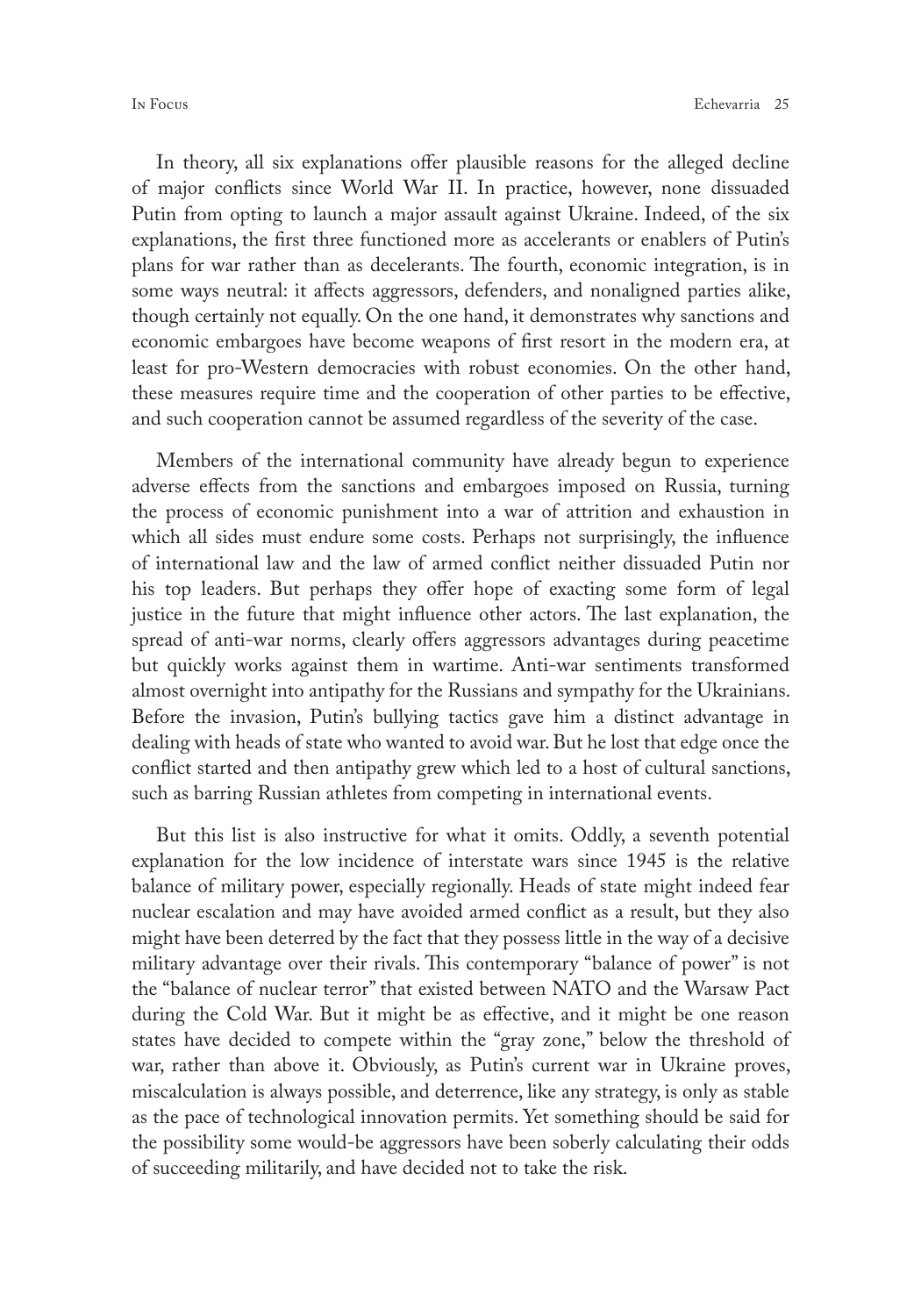#### **Strategic Coercion—A Closer Look**

The conflict in Ukraine offers an important case study regarding the exercise of strategic coercion—the "deliberate and purposive use of overt threats to influence another's strategic choices"-within the context of a major war.<sup>13</sup> The literature concerning strategic coercion is substantial and is still growing. Most of it, however, deals with parties that are not significant economic or military powers armed with nuclear weapons. Assuming reliable insights will eventually emerge regarding Putin's decision making, the concept of strategic coercion stands to advance in at least three topics: the critical nature of the flow of accurate information, the integral value of the dynamic of compellence and deterrence, and the efficacy of short- and long-term financial and economic sanctions.

For controlled coercion to take place, the target must receive reasonably accurate information about the strategic situation, including combat losses, and—to borrow Schelling's words—the "pain yet to come" for noncompliance. Otherwise, reducing an adversary's military power and strategic advantages lacks coercive value. If targets simply reject accurate (but perhaps unpleasant) information, as irrational actors sometimes do, that is one matter. If the targets are simply not receiving it, that is another matter, and it requires a different approach lest the attempt at strategic coercion fail for the wrong reasons.

Research on strategic coercion has been aware of the problem of irrational actors for some time and has made progress in tackling it. However, it has not completely separated the irrational actor problem from the "ignorant actor" problem. We know Putin was not receiving accurate information from his subordinate commanders and advisers; he eventually took some corrective measures, but the situation might not be fully resolved. At the same time, numerous theories surfaced—from "mad man" to "victim of stroke"—claiming Putin was an irrational actor and had to be treated as such.<sup>14</sup> But we would presumably treat a "mad man" differently than we would someone who is malevolent but ignorant because the latter would have thresholds he would not want to cross; whereas the former would not. To further complicate matters, Putin could be both irrational and ignorant. Nevertheless, the larger point is strategic coercion theory (and practice) would benefit from more research into how best to distinguish between the two.

<sup>13.</sup> Lawrence Freedman, ed., *Strategic Coercion: Concepts and Cases* (New York: Oxford University Press, 2003), 3, 15; and Kelly M. Greenhill and Peter Krause, eds., *Coercion: The Power to Hurt in International Politics* (New York: Oxford University Press, 2018).

<sup>14.</sup> Michael Krepon, "Putin Plays the Mad Man Card in Ukraine," *Forbes* (website), March 1, 2022, [https://www.forbes.com/sites/michaelkrepon/2022/03/01/putin-plays-the-mad-man-card](https://www.forbes.com/sites/michaelkrepon/2022/03/01/putin-plays-the-mad-man-card-in-ukraine/?sh=6d58ef2a1405) [-in-ukraine/?sh=6d58ef2a1405;](https://www.forbes.com/sites/michaelkrepon/2022/03/01/putin-plays-the-mad-man-card-in-ukraine/?sh=6d58ef2a1405) and Maggie Fox, "Why Does Vladimir Putin Walk Like That?," *NBC News* (website), December 15, 2015, [https://www.nbcnews.com/health/health-news/why-does](https://www.nbcnews.com/health/health-news/why-does-vladimir-putin-walk-n480611) [-vladimir-putin-walk-n480611.](https://www.nbcnews.com/health/health-news/why-does-vladimir-putin-walk-n480611)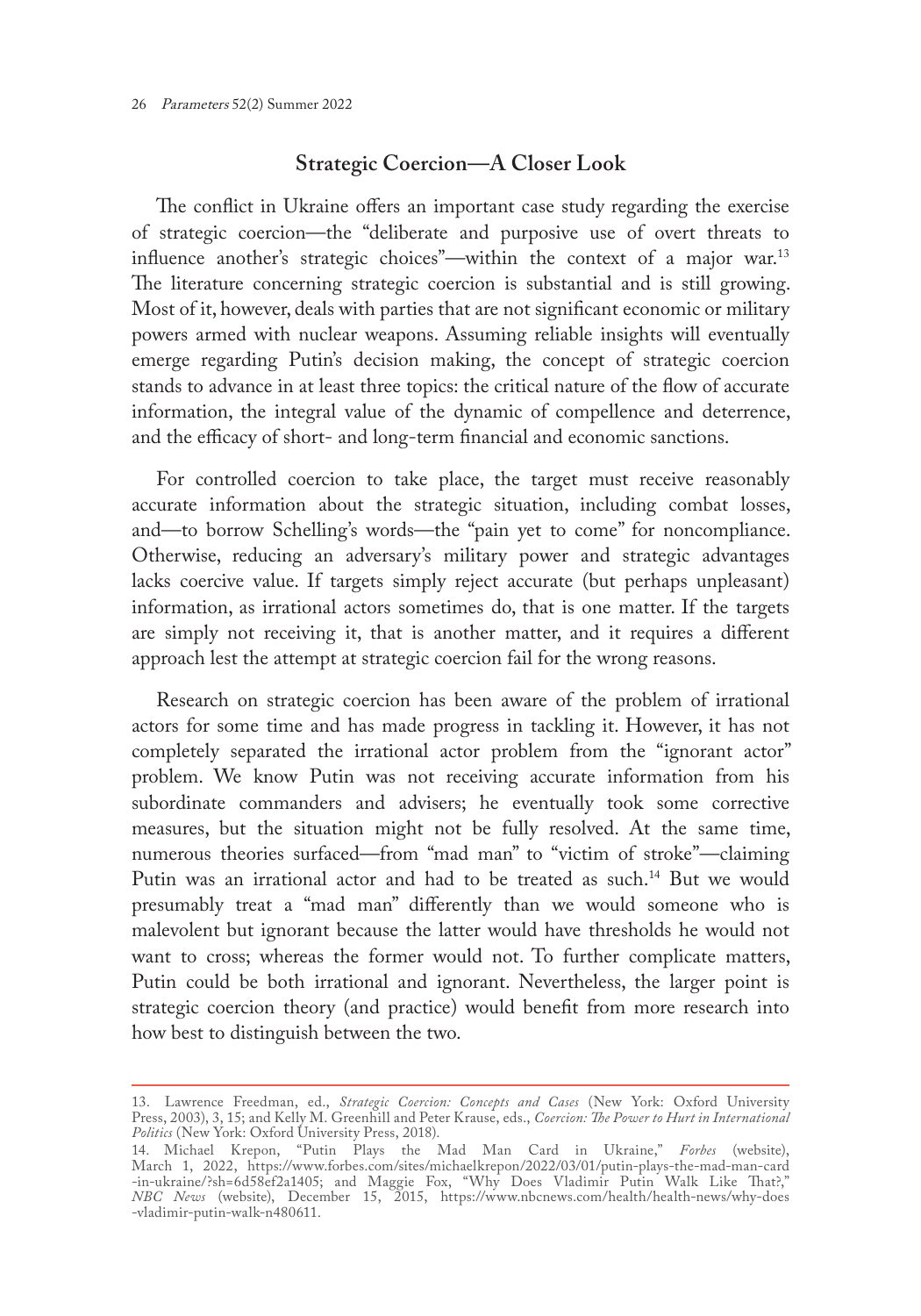Research into strategic coercion might also address how the concept's two essential components, compellence and deterrence, could function as a synthetic dynamic. Separating the two has some value, particularly with respect to education. But it tends to obscure their complementary nature: they are interrelated counterparts, not complete opposites. Compellence often requires some form of deterrence, and deterrence typically involves some form of compellence. Together they round out strategic coercion, the aim of which is to make our adversaries do what we want—and not something else. Clausewitz and Schelling saw it the same way. They understood war to be an act of force to compel our adversaries to do what we want—which also implies denying our adversaries the ability to do something we do not want.<sup>15</sup> For example, an invasion aimed at compelling the capitulation of a head of state should also include measures for deterring an insurgency should the first aim be accomplished. Fortunately, Putin invaded Ukraine with forces insufficient to accomplish the first objective, and it is unclear he had properly considered the second. For their part, the Ukrainians and those supporting them want to compel Putin to give up his aggressive intentions, while also deterring him from escalating.

We find this synthetic, compellence-deterrence dynamic at work in nearly all conflicts short of Schelling's notion of "brute force," that is, those situations inimical to the bargaining model of war.<sup>16</sup> An example is using military force to perpetrate genocide, which eschews arriving at a negotiated settlement or a bargain of any sort.<sup>17</sup> Campaigns sometimes begin as exercises in brute force but then transition to the bargaining model if the defenders' resistance is too strong. Combining compellence and deterrence into a single dynamic will also facilitate gaining better control over adversaries and crisis situations. Modern articulations of strategies of control reach back to the 1950s and 1960s in the works of J. C. Wylie, Henry Eccles, and Herbert Rosinski; their concept of control should be reexamined and developed further for application in today's strategic environment.<sup>18</sup> The conflict in Ukraine will afford opportunities for strategic theorists and practitioners to study how the two components of coercion might function together and what their limitations might be. In short, the conflict in Ukraine, because of its strategic scale and operational scope, will offer new data which will improve the concept of strategic coercion. These data should justify fusing compellence and deterrence together more formally, rather

<sup>15.</sup> Carl von Clausewitz, *Hinterlasseneswerk Vom Kriege*, ed. Werner Hahlweg, 19th ed. (Frankfurt: Ferdinand, 1980), bk. 1, chap. 1, 191–92; Carl von Clausewitz, *On War*, trans. and ed. Michael Howard and Peter Paret (Princeton, NJ: Princeton University Press, 1986), 76; and Schelling, *Arms and Influence*, 2. 16. Schelling, *Arms and Influence*, 1–3.

<sup>17.</sup> For a broader definition of brute force, see Robert Mandel, *Coercing Compliance: State-Initiated Brute Force in Today's World* (Stanford, CA: Stanford University Press, 2015), 4, 6–7.

<sup>18.</sup> On strategy of control, see Antulio J. Echevarria II, *War's Logic: Strategic Thought in the American Way of War* (Cambridge, UK: Cambridge University Press, 2021), 130–42.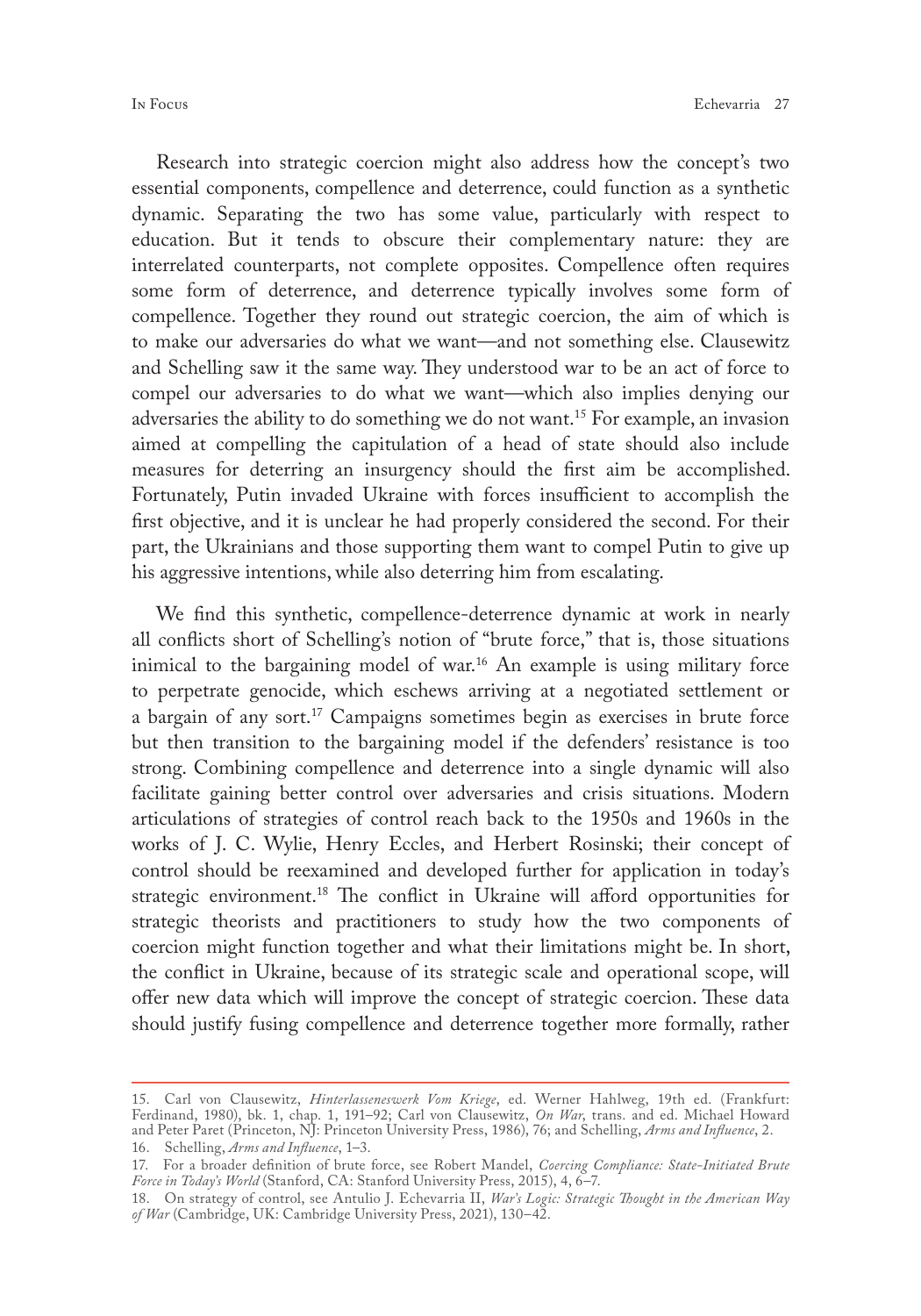than informally or accidentally. Eventually, that process should be routinized in military training and execution.

Along similar lines, and to return to a topic mentioned above, Putin's invasion of Ukraine will shed light on the coercive power of financial sanctions on a large, modern state with strong economic ties, especially in terms of oil and gas, to the West. At present, the sanctions consist of a combination of targeted and comprehensive sanctions, which the West can increase or decrease as necessary but not without some unwanted secondary or tertiary effects. Research into the coercive power of sanctions (or economic coercion) suggests they work best under specific conditions: (1) when costs to the target are significant, (2) the senders' costs are minimal, (3) the issue of dispute is of low importance to the target, (4) the sender and target are closely allied, (5) sanctions are endorsed by an international institution, and  $(6)$  the target state is a democracy.<sup>19</sup> As readers will note, only three of the six conditions obtain with respect to Russia's current invasion of Ukraine.

While sanctions have become a weapon of choice for modern democracies, they also have a long and not entirely successful history.<sup>20</sup> They have the advantage of being flexible, able to serve in a deterrence or compellence role, or both. The West has used them against Russia in both capacities, including the erosion of Moscow's ability to manufacture war material and to resupply its forces over the long term. (Inept Russian logistical planning also added to the costimposing effects of sanctions in the short term.) By some accounts, the effect of sanctions may reduce Russia's GDP by as much as 12 percent in 2022.<sup>21</sup> It is unclear how effective Russian countermeasures will be. Economic sanctions may remain a weapon of first resort in the future. But, as with any weapon, adversaries and potential adversaries will have studied its effectiveness and adopted some countermeasures.

### **War amongst the People—Still**

In the early twenty-first century, British General Rupert Smith attempted to introduce a new paradigm of armed conflict which he referred to as "War amongst the People."*<sup>22</sup>* This paradigm, which was intended to shift defense thinking and

<sup>19.</sup> Daniel R. Drezner, "Economic Sanctions in Theory and Practice: How Smart Are They?," in Greenhill and Krause, eds., *Coercion*, 251–70; as the author explains, even post–Cold War and other data sets have not changed the contingent nature of the results.

<sup>20.</sup> Nicholas Mulder, *The Economic Weapon: The Rise of Sanctions as a Tool of Modern War* (New Haven, CT: Yale University Press, 2022); and Juan C. Zarate, *Treasury's War: The Unleashing of a New Era of Financial Warfare* (New York: Public Affairs, 2013).

<sup>21.</sup> Elliot Smith, "Russia's Economy Is Beginning to Crack as Economists Forecast Sharp Contractions," *CNBC* (website), April 4, 2022, [https://www.cnbc.com/2022/04/04/russias-economy-is-beginning-to-crack](https://www.cnbc.com/2022/04/04/russias-economy-is-beginning-to-crack-as-economists-forecast-sharp-contractions.html) [-as-economists-forecast-sharp-contractions.html.](https://www.cnbc.com/2022/04/04/russias-economy-is-beginning-to-crack-as-economists-forecast-sharp-contractions.html)

<sup>22.</sup> Rupert Smith, *The Utility of Force: The Art of War in the Modern World* (New York: Vintage Books, 2005, 2007).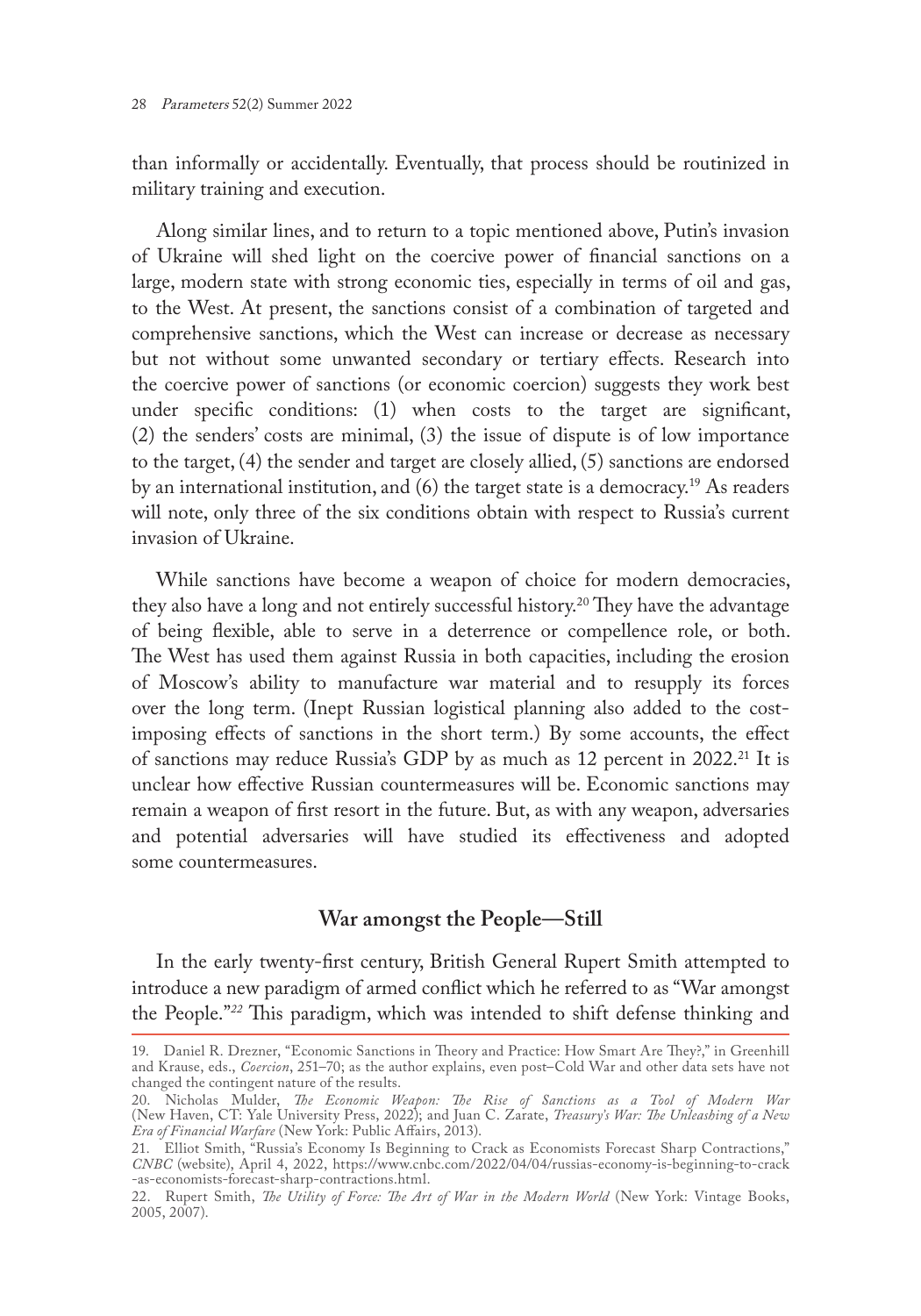procurement in the West away from its preoccupation with force-on-force conflicts, or what Smith refers to as "interstate industrial wars," to contemporary wars. These wars are characterized by six major trends. First, the ends for which wars were fought have changed from the "hard absolute objectives of interstate industrial war to more malleable objectives to do with the individual and societies that are not states." Second, wars were now fought "amongst the people," as exemplified by the "central role of the media," which bring armed conflicts into "every living room," even as they are being fought in streets and fields far abroad. Third, modern conflicts "tend to be timeless," since they center on establishing conditions that must be maintained until treaties or peace agreements are reached, which can require years or decades. Fourth, fighting takes place in a manner designed "not to lose the force," rather than employing the force and expending it as necessary in pursuit of the overall aim of the conflict. Fifth, "old weapons" designed for industrial war were of necessity being adapted to "new uses," to accommodate "war amongst the people." Sixth, the sides in contemporary conflicts consist mostly of nonstate actors, meaning multinational groupings, such as alliances or coalitions, were pitted against parties that were not states.

Smith can be faulted for attempting to use Thomas Kuhn's framework of conceptual paradigms to describe different types of wars.<sup>23</sup> Paradigms are better at describing the systems of thought or ways individuals and groups think about things than the things themselves. Wars are notorious for the "contemporaneity of the non-contemporaneous," a phrase once popular among French and German sociologists to describe generational overlap, that is, when individuals of two or more generations occupy the same space and time. An example is Western society in the 1960s, when a younger generation embracing anti-establishment values clashed with an older, more conservative one hewing to traditionalism.

In short, classifying phenomena according to periods can be problematic because things can be in an era without being of that era. So, it is with wars. Industrial-age, interstate conflicts such as World War I and World War II occurred temporally with many of America's "Banana Wars," for instance, in which the US military often had to deal with violent nonstate actors. Yet the two types clearly differed. (The two world wars, incidentally, were fought by alliances, which Smith and others classify as nonstate actors.) The United States has participated in at least 10 times more noninterstate, nonindustrial-age wars than it has interstate, industrial-age wars.<sup>24</sup> Nothing about the twenty-first century thus far suggests this ratio will change in favor of interstate wars.

<sup>23.</sup> Smith, *Utility of Force*, 4–5; and Thomas Kuhn, *The Structure of Scientific Revolutions* (Chicago: University of Chicago, 1962).

<sup>24.</sup> Barbara Salazar Torreon and Sofia Plagakis, *Instances of Use of United States Armed Forces Abroad, 1798–2022*, Congressional Research Service (CRS) Report R42878, updated March 8, 2022 (Washington, DC: CRS, March 8, 2022), [https://crsreports.congress.gov/product/details?prodcode=R42738.](https://crsreports.congress.gov/product/details?prodcode=R42738)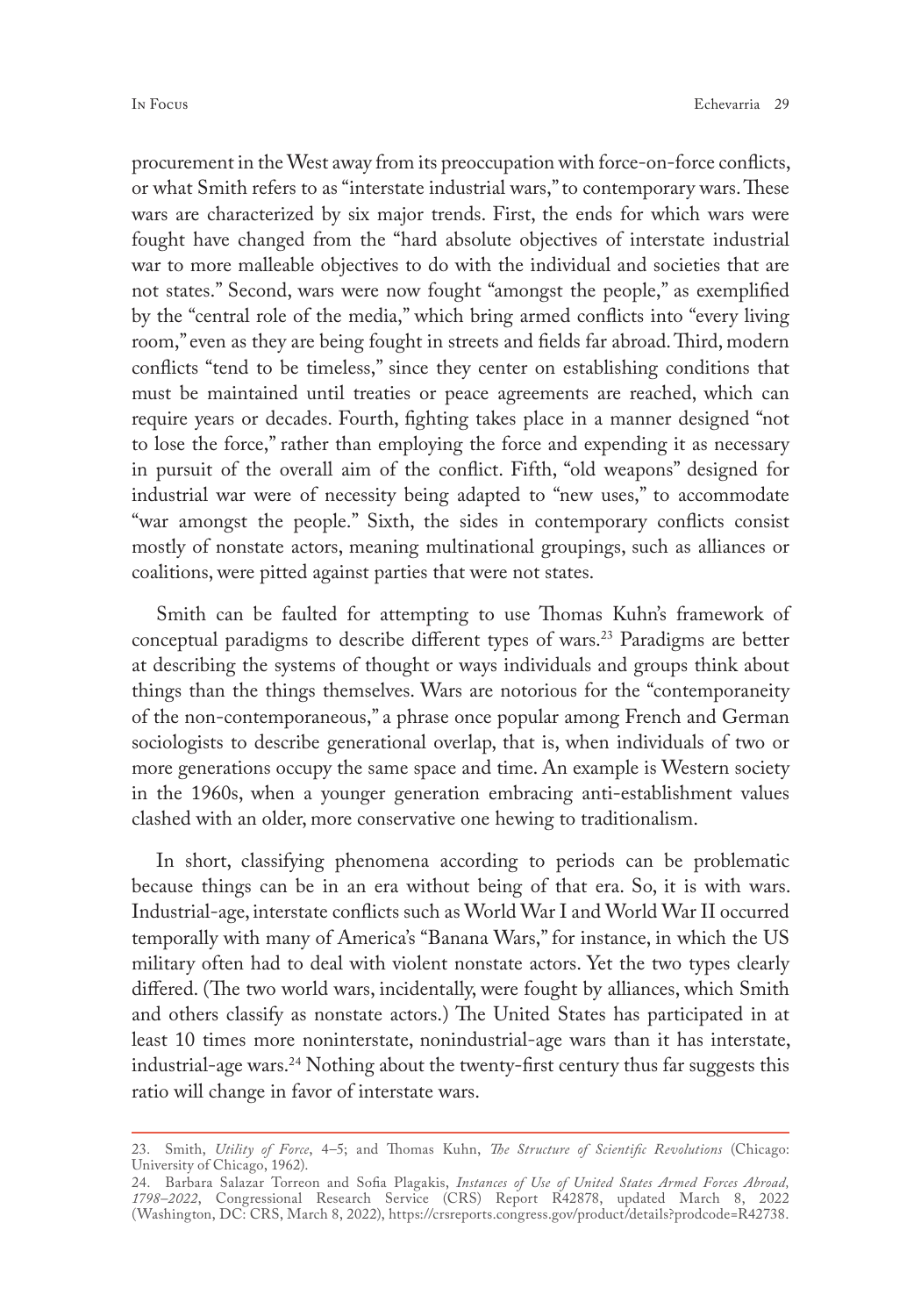While his attempt to classify wars is problematic, Smith should not be faulted for having tried to persuade defense establishments in the West to develop better tools for fighting nonindustrial, noninterstate wars. That dream is both a noble one and a worthwhile goal. Not surprisingly, it remains both. Western defense establishments continue to resist investing in the requirements needed to deal with such wars, perhaps because the larger profits come with producing the military hardware necessary for interstate wars. This is not to say the West should forgo preparing to fight interstate wars, which have always been high-risk but low incidence. Rather, the West can, and should, commit itself to prepare for and, when necessary, to conduct both types of wars.

Most of the trends Smith identified are correct, though one might quibble about his description of the absolute nature of political aims; the Korean War and the Vietnam War, for instance, were examples of negotiated settlements. The salient characteristic Smith rightly ascribes to new wars, such as counterinsurgencies and peacekeeping operations, is they occur amongst the people. But as the conflict in Ukraine shows, that characteristic also holds true for major wars today. As of April 5, 2022, for instance, the UN migration agency reported some 11 million people had been displaced within Ukraine and more than 4 million had fled Ukraine.<sup>25</sup> Refugees would have impacted any conflict that might have broken out in Central Europe during the Cold War, though Smith's point is military doctrine and training exercises at the time rarely took account of the refugee flow and how its presence might impede operational maneuver.

In the current conflict in Ukraine, noncombatant populations are not only refugees but defenseless targets. Video evidence and personal testimonies have implicated the Russian military in war crimes because it directly targeted civilians in flagrant disregard of international law and the law of armed conflict. To be sure, populations across the globe are watching this conflict play out on their television sets, iPads, and computer screens. The suffering they have witnessed has caused them to put pressure on their governments to do more to support the Ukrainian cause. NATO, the European Union, and others have responded by increasing sanctions, and transferring more arms, money, and other support to Ukraine.

In sum, noncombatants have become participants in this war just as much as Ukrainian and Russian military personnel, and despite the law of armed conflict. This war is, thus, a war amongst the people in every sense, even though it is interstate and multinational in character. Western military strategy and doctrine

<sup>25.</sup> Associated Press, "Live Updates: UN Says 11 Million Have Fled Homes in Ukraine, AOL (website), April 5, 2022, [https://www.aol.com/news/live-updates-ukraine-reports-russian-063640006-1220](https://www.aol.com/news/live-updates-ukraine-reports-russian-063640006-122004857.html) [04857.html.](https://www.aol.com/news/live-updates-ukraine-reports-russian-063640006-122004857.html)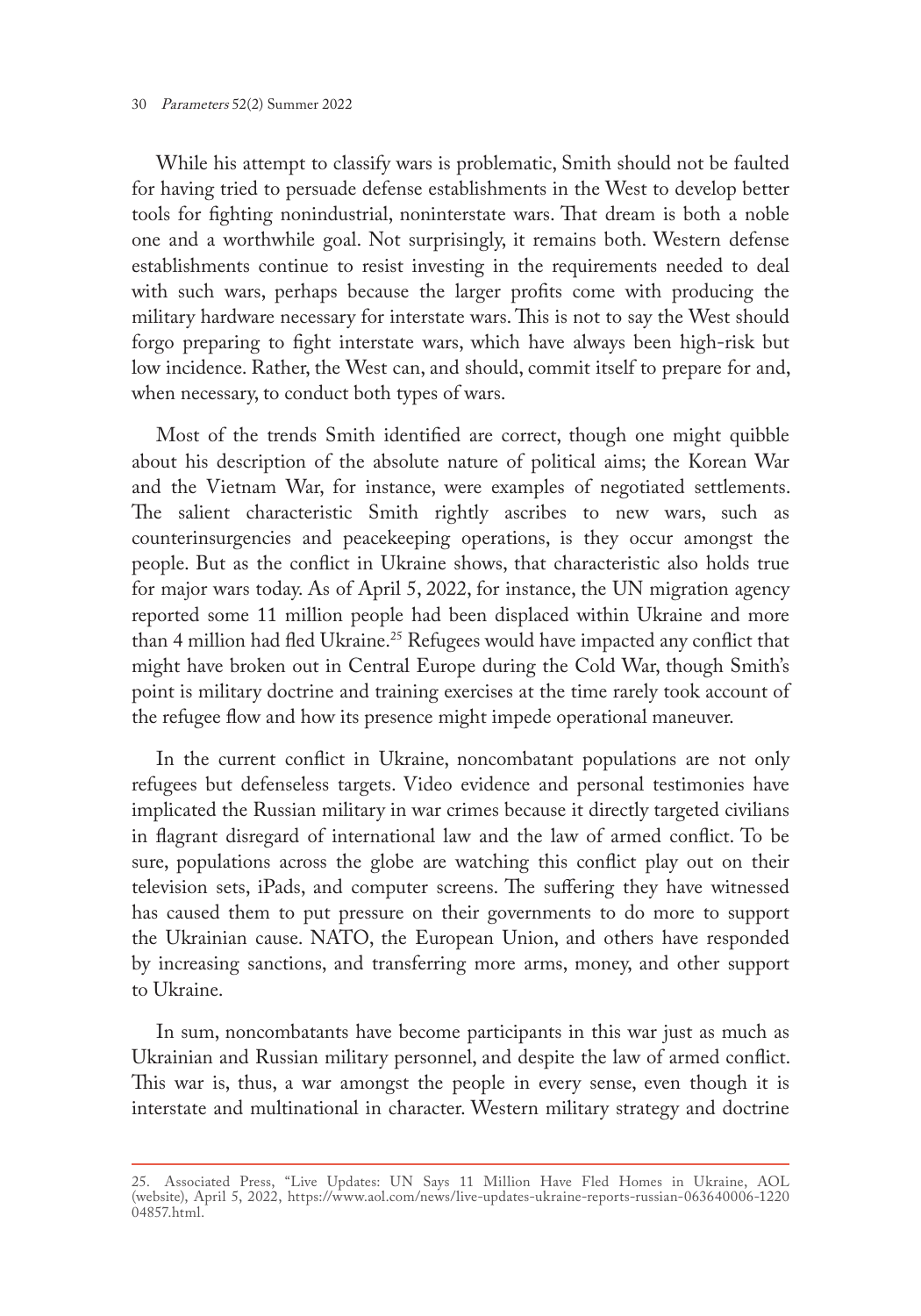must account for this fact as this phenomenon is likely to manifest itself again in other theaters, regardless of the scale or political aims of the conflict.

#### **War's Changing Character and Dynamic Nature**

The fact that the conflict in Ukraine is also a war amongst the people raises an important question about the relationship between war's character and its nature. To be sure, the US military believes war's character—the institutions that participate in armed conflict, the weapons and doctrines employed, and the whole process of warfare itself—changes over time and varies across cultures. However, the US military also believes war's nature is constant because every armed conflict, no matter how large or small, consists of political motives, human emotions, and the element of chance. While that point is demonstrably true, it merely tells us what the common denominators are that unify all wars without telling us that they, too, fluctuate and interact. They are dynamic, perhaps even more so than the institutions that make up war's character.

We can find an important example of that dynamism in the current war in Ukraine in which human emotions, especially enmity, have motivated the defenders to resist the superior numbers of the Russian invaders. They are essentially fighting what Clausewitz would have recognized as a war of national resistance or national liberation in which the citizenry often takes up arms. But in this case, the spirit of enmity has more than a tactical significance. It has become a strategic multiplier thanks in large part to the support most of the free world is showing toward Ukraine with massive amounts of military and other aid.

The Ukrainians have threatened to continue resisting by means of an insurgency should their regular military be defeated. Insurrections were one of the reasons Clausewitz saw the defense as the stronger form of war. By his reasoning the defender had the easier task, to survive; while the attacker, who must subdue the defender, had the harder mission. A military force can be defeated, and its government overthrown, but until its citizenry consents to the aggressor's terms, or is subdued, the fighting will not end. The Soviet invasion of Afghanistan in 1979 and the West's campaigns in Iraq and Afghanistan during this century have shown us what insurgencies can mean for an occupying force.

So, while research efforts into the conflict in Ukraine examine what aspects of war's character might have changed, they would do well to consider war's nature as well. The result might have serious implications for policies of defense and deterrence in Eastern Europe where conventional forces backed by trained and equipped irregulars might prove cost-effective indeed.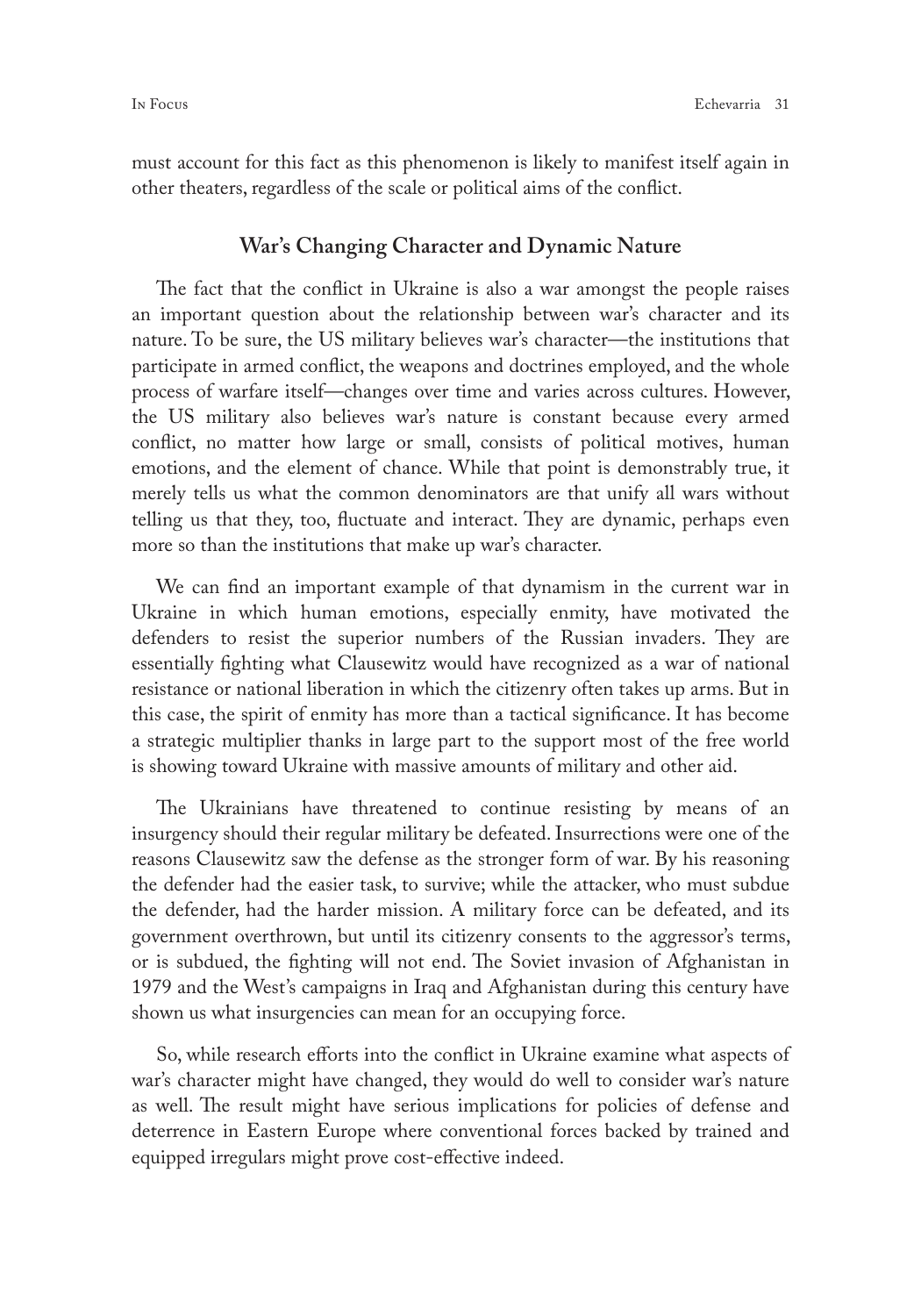#### **Conclusions and Recommendations**

In sum, research into the conflict in Ukraine will offer a wealth of answers to some fundamental questions in the field of strategic studies. Paradoxically, it will also create more questions for academics to ponder. Moreover, each of the topics discussed above informs the general context of the war in Ukraine in important ways. Three of the explanations for the decline of major war, for instance, also contributed to shaping Putin's justifications for the 2022 invasion of Ukraine. Theories of strategic coercion, in turn, influenced the quality of each side's thrusts and parries. "War amongst the people" is still a valid way to frame modern conflict, though it includes many more dimensions than its author originally conceived. Finally, the motivational element of war's nature has proven quite powerful indeed in favor of one side and to the obvious detriment of the other.

What should military staff colleges, war colleges, and civilian programs for strategic studies do while research is underway to determine what about the character of war might have changed? First, they should encourage the further exploration of these themes and others related to large-scale, interstate conflict by hosting conferences and seminars where participants can exchange views. Second, they should promote more research into the topic of major war by seeking funding for grants and collaboration opportunities; the US Department of Defense can help immensely by establishing or re-establishing a series of research grants and fellowship programs, such as the Minerva program. Third, they should encourage revisions to their core curricula to accommodate what some might describe as the "return of major war" and find ways to incentivize faculty to offer electives covering some of the aforementioned topics as well as other related themes. Fourth, all academic and military educational institutions can increase the value of modern war-gaming and simulations exercises by sponsoring or facilitating research that adds to historical databases on armed conflicts; analytics enhanced by artificial intelligence technologies can augment the cultivation of those databases. Finally, both academe and military educational institutions should look for ways to bridge the cultural gaps between them and to foster collaborative research; each has valuable insights to offer to the study of armed conflict in all its manifestations.

If only the dead have seen the end of war, only the living can study it. And the study of future war, to include its prevention and mitigation, can only take place in the present.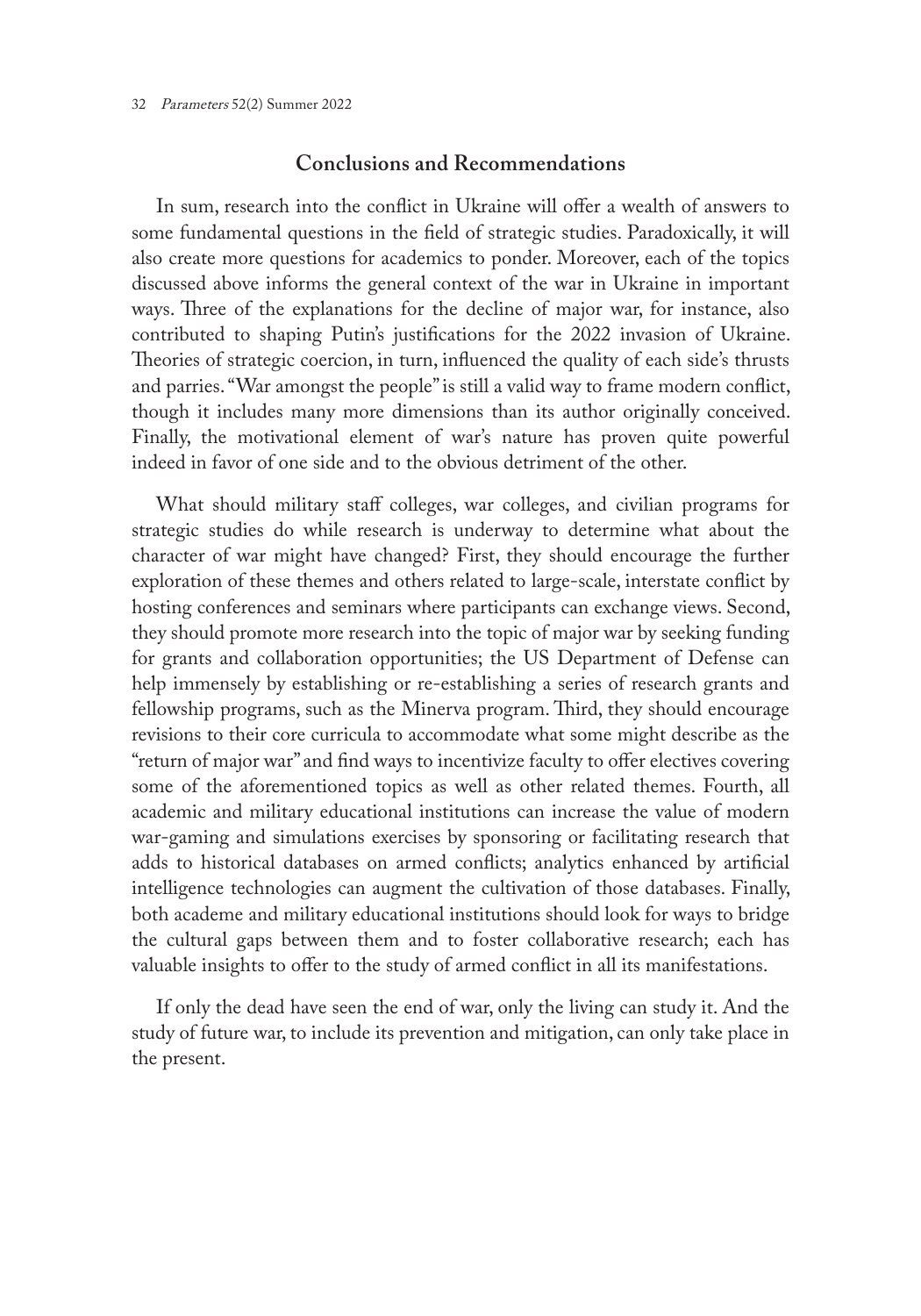#### Antulio J. Echevarria II

Dr. Antulio J. Echevarria II had a distinguished career in the US Army and is currently the editor-in-chief of the US Army War College Press, which includes *Parameters*. He is a graduate of the United States Military Academy, the US Army Command and General Staff College, and the US Army War College. He holds a doctorate in modern history from Princeton University and is the author of six books, including *War's Logic: Strategic Thought and the American Way of War* (2021), *Military Strategy: A Very Short Introduction* (2017), *Reconsidering the American Way of War* (2014), *Clausewitz and Contemporary War* (2007), *Imagining Future War*  (2007)*,* and *After Clausewitz* (2001), and more than 100 articles and monographs on strategic thinking, military theory, and military history.